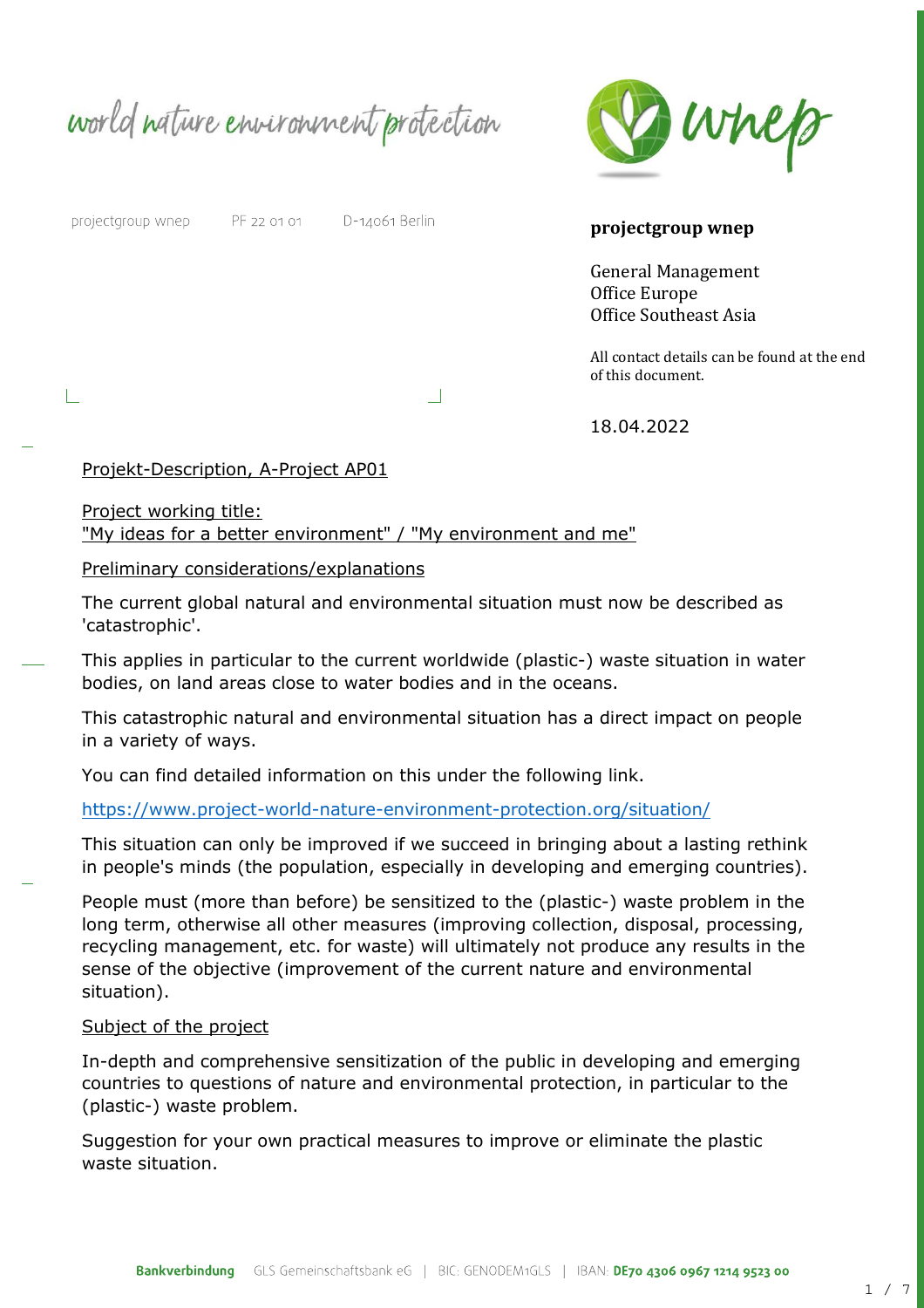Promotion of appropriate own practical measures.

Suggestion for your own thoughts on the following topics (key questions, in detail):

1.

What can I do myself to avoid creating (so much) (plastic-) waste?

2.

What can I do myself to avoid that (so much) (plastic-) waste continues to end up in nature (land, lakes, rivers, seas)?

3.

What can I do myself to help ensure that existing (plastic-) waste disappears from land and from lakes, rivers and seas?

4.

What ideas do I have on how (plastic-) waste can be used?

Details

1.

As part of this project, schoolchildren are invited to take part in a national competition, the content of which is to send in ideas that show what they can or are already doing to improve the current nature and environmental situation (especially with a view to the current plastic waste situation).

Photos, drawings and/or descriptions can be sent in as images or in text form (via upload on a website).

2.

As part of this competition, it should (additionally) also be possible to send in photos/drawings of ideas that point to the current plastic waste problem - and show possible solutions.

3.

In addition, it should also be possible to submit photos of (original) notices/signs etc. that are already in public, which point out the plastic waste problem - and which show possible solutions, with details of the location. (Previous examples: see Appendix 01-05)

Incentive:

The best submissions will be rewarded with (popular) prizes.

Prizes, for example: bicycles (first prices), school supplies (further prices).

# Expected results

The realization of such a project inevitably leads to a considerable, sustained sensitization to questions of nature and environmental protection, not only for the children who take part in the campaign, but also for their parents (!).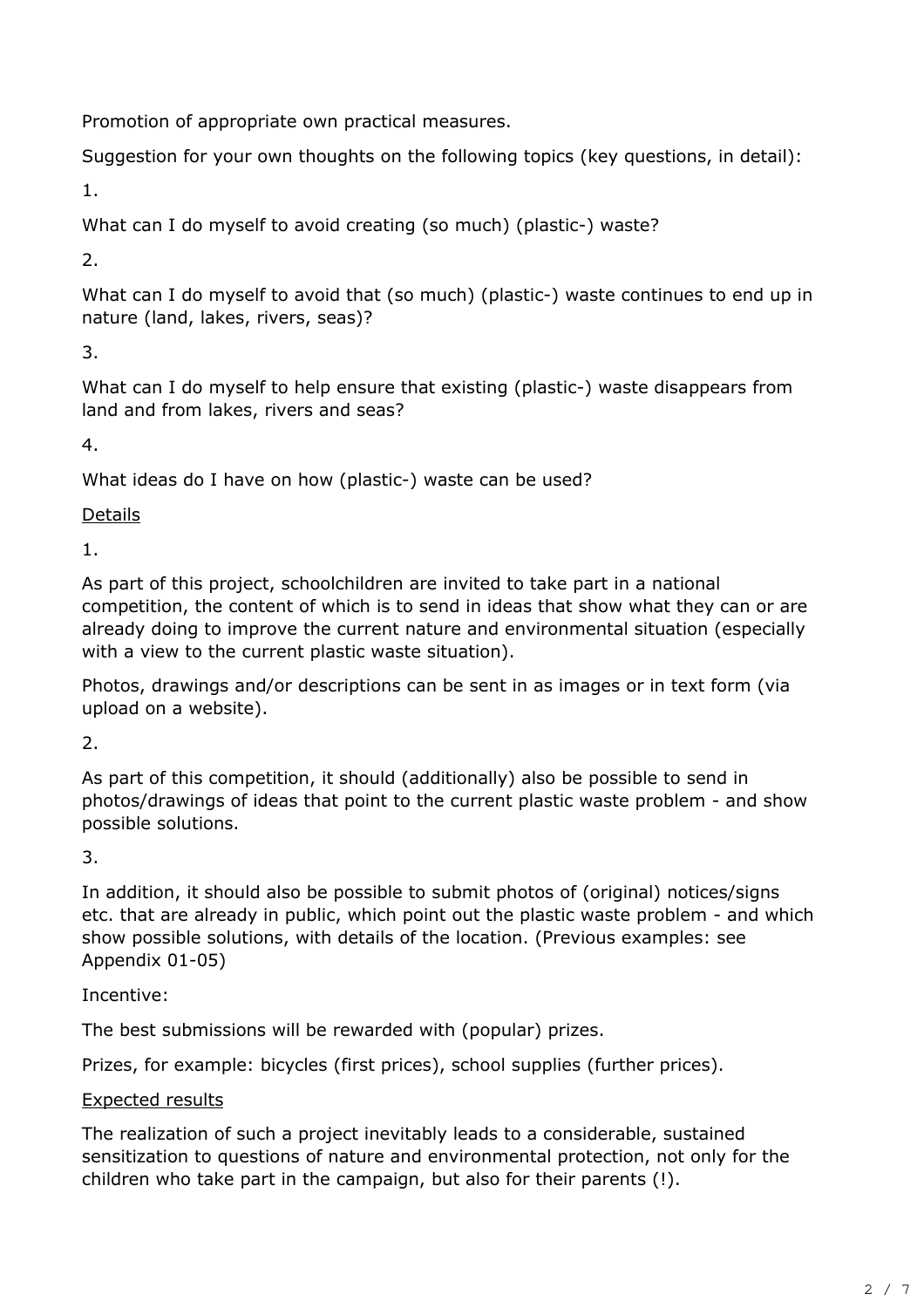It is shown that it is necessary to take sustainable practical measures yourself so that the current natural and environmental situation is improved.

It is strongly encouraged to implement practical measures to improve the current nature and environmental situation.

Realization of the project (planning)

1. Regional Allocation

Realization initially in selected countries in Asia, especially in Southeast Asia (Southeast Asia is known to be the 'core region' of the (plastic-) waste problem worldwide).

Selection of the countries depending on the available budget.

2. Time allocation

Project start as soon as the required budget is available.

```
3. Cost calculation (see attachment for details on the individual item calculations)
```
- 3.1. for countries with up to 50 million inhabitants (e.g. Cambodia) (per country)
- internal logistics costs (pro rata): USD 20,000 (\*)
- External logistics costs (1): USD 15,000
- External logistics costs (2): USD 5,000
- Prices: USD 10,000

# Total: USD 50,000

3.2. for countries with 50-100 million inhabitants (e.g. Thailand, Vietnam) (per country)

- internal logistics costs (pro rata): USD 20,000 (\*)
- External logistics costs (1): USD 20,000
- External logistics costs (2): USD 10,000
- Prices: USD 20,000

Total: USD 70,000

3.3. for countries with 100-200 million inhabitants (e.g. Philippines, Bangladesh) (per country)

- internal logistics costs (pro rata): USD 20,000 (\*)
- External logistics costs (1): USD 30,000
- External logistics costs (2): USD 15,000
- Prices: USD 30,000

Total: USD 95,000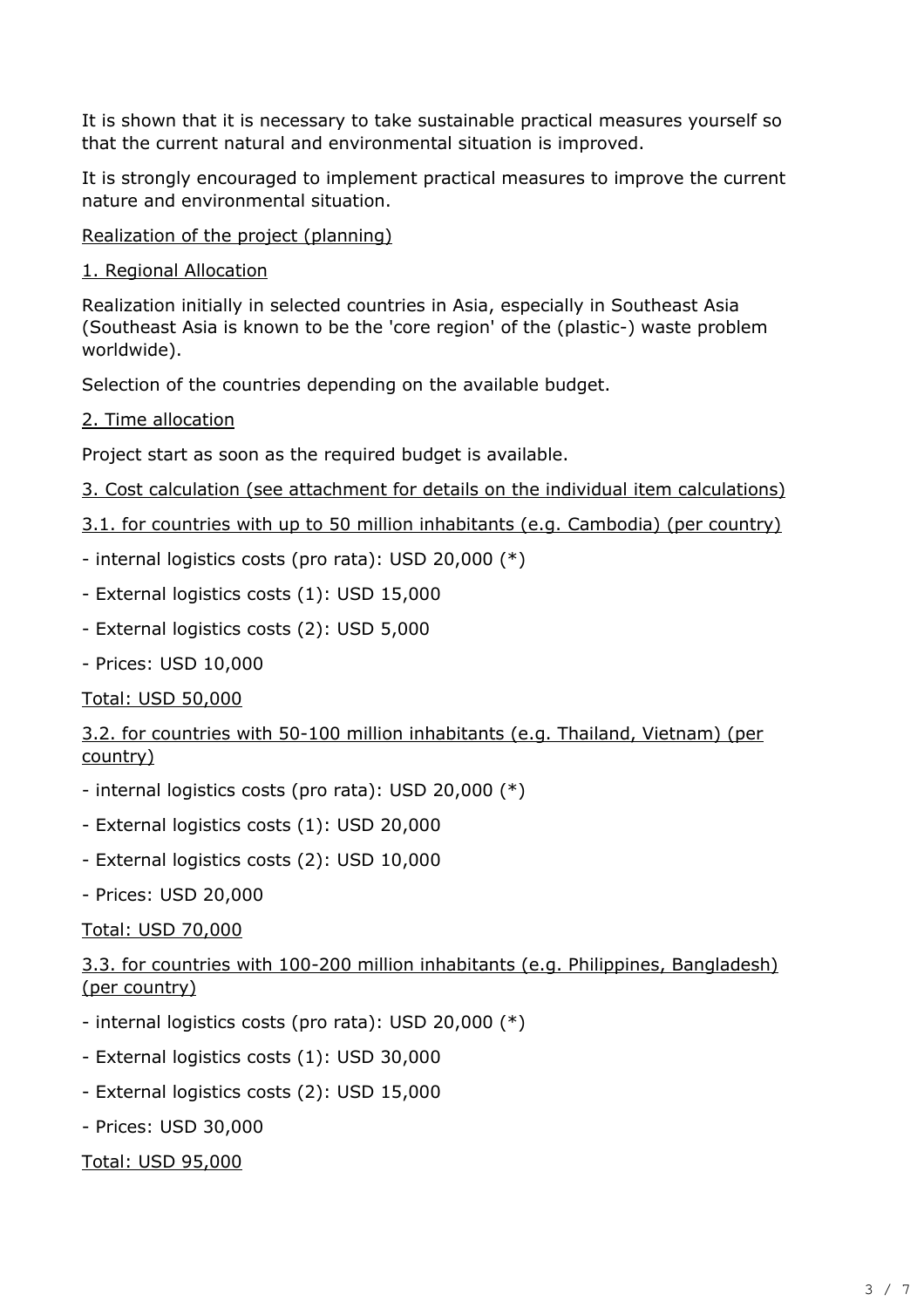3.4. for countries with 200-500 million inhabitants (e.g. Indonesia) (per country)

- internal logistics costs (pro rata): USD 20,000 (\*)
- External logistics costs (1): USD 50,000
- External logistics costs (2): USD 30,000
- Prices: USD 50,000

Total: USD 150,000

3.5. for countries with more than 1 billion inhabitants (e.g. China, India) (per country)

- internal logistics costs (pro rata): USD 40,000 (\*)
- External logistics costs (1): USD 80,000
- External logistics costs (2): USD 60,000
- Prices: USD 100,000

Total: USD 280,000

(\*) At the start of the project, at least USD 50,000 must be available for the cost item 'internal logistics costs', regardless of the number of countries in which the project is being implemented.

## Notes (workers):

Only local workers are used in the implementation of the project.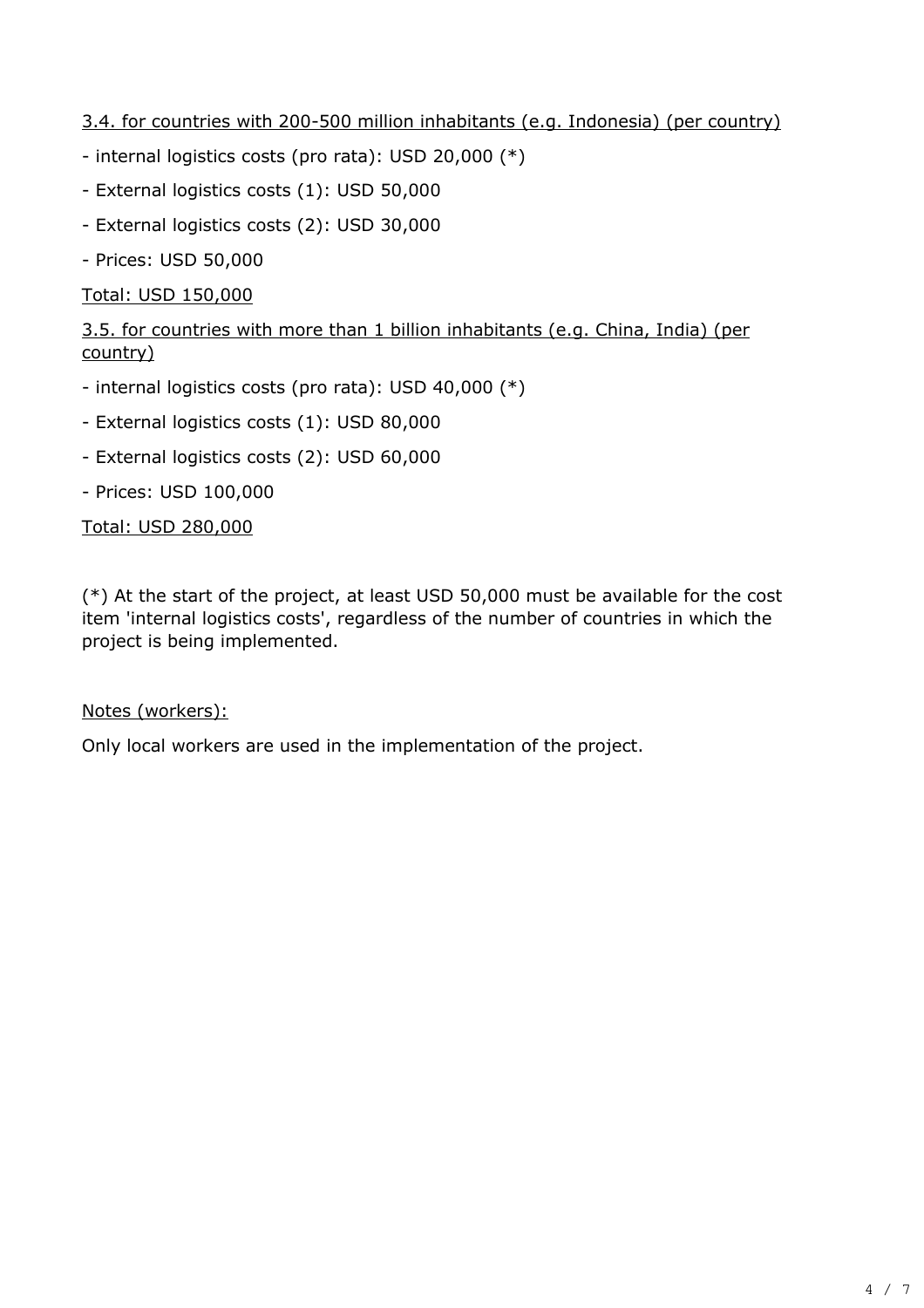# **Attachment**

Details on the individual cost items

Internal logistics costs:

- Employee wages / salaries
- Office costs
- advertising, marketing
- Insurance
- Travel costs
- other costs
- External logistics costs (1) (central marketing agency)
- central advertising, marketing
- Creation of the necessary websites
- Supervision of the necessary websites for the duration of the project
- other project support
- other costs
- External logistics costs (2) (regional marketing agency)
- regional advertising, marketing
- Shipping of prices
- other project support
- other costs

External logistics costs (3)

- Prices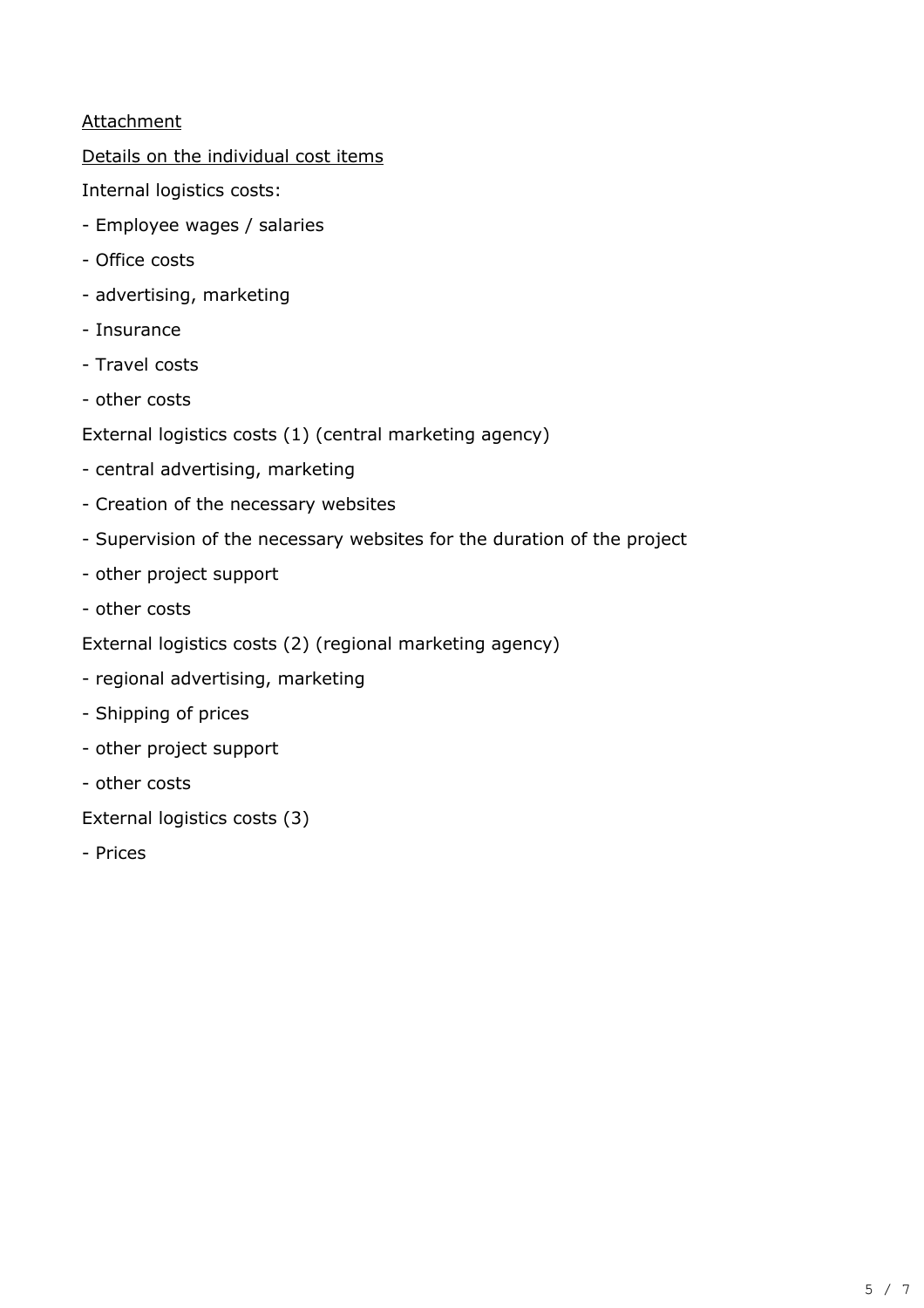# **Contact:**

Office Europe

mail: POB 220101 14061 Berlin, Germany phone: +49 30 36809909 (Mailbox) fax: +49 30 36809908 e-mail: [office@project-wnep.org](mailto:office@project-wnep.org) web: [www.project-wnep.org](http://www.project-wnep.org/)

### Office Southeast Asia

mail: 185/182 Ananda Lake View, Don Jom Tao Road, Thep Kasattri, Thalang, Phuket, 83110, Thailand

phone: +66 99 3235000 (Mailbox)

fax: ---

e-mail: [office@project-wnep.org](mailto:office@project-wnep.org)

web: [www.project-wnep.org](http://www.project-wnep.org/)

Please note:

PG WNEP is officially recognized as a non-profit organization. Registration number: 127/675/52652.

Please note:

Due to the current international CORONA situation, it is currently not possible to visit our offices without making an appointment in advance.

Please make appointments only by e-mail to the address [office@project-wnep.org.](mailto:office@project-wnep.org) Thank you for your understanding.